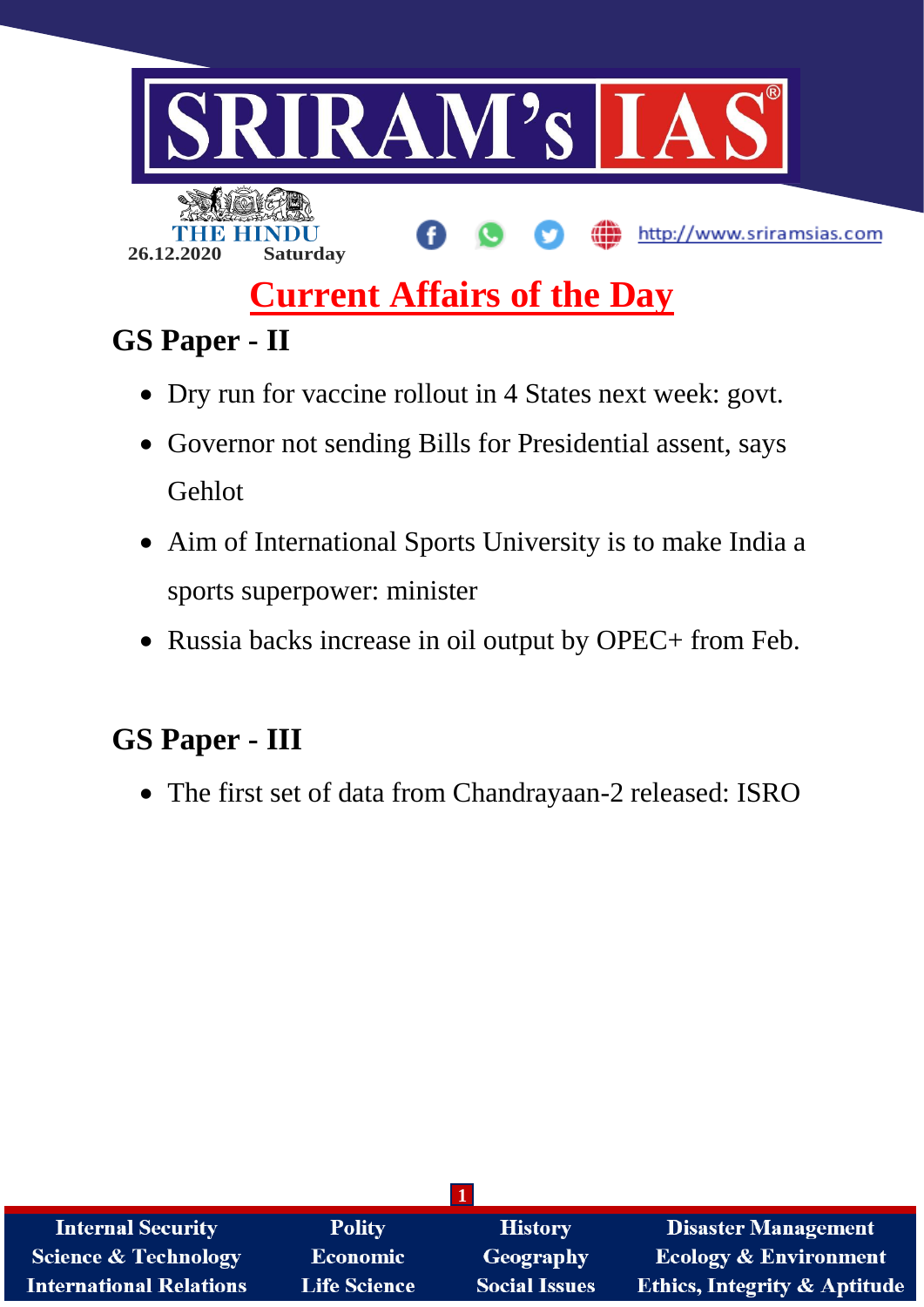

- 1. The Centre is gearing up for the roll-out of the COVID-19 vaccine across the country, with four States to initiate a dry-run next week, the Union Health Ministry said on Friday.
- 2. Andhra Pradesh, Assam, Gujarat and Punjab have been selected considering the geographical locations.
- 3. It will include activities from the necessary data entries in Co-WIN to vaccine receipt and allocation to the deployment of team members, mock drill of session sites with test beneficiaries to reporting and evening meeting.
- 4. This would also include testing for cold storage and transportation arrangements for the vaccine and management of crowds with proper physical distancing, said the Ministry.
- 5. An important focus of the dry run will be on the management of any possible adverse events following immunisation (AEFI).

### **Governor not sending Bills for Presidential assent, says Gehlot Highlights:**

Rajasthan Chief Minister Ashok Gehlot on Friday said the Amendment Bills passed in the State Assembly last month to counter the Centre's farm laws were held up in Raj Bhavan, as the Governor was not sending them for Presidential assent. The Union government was not willing to accept that the Bills were in "public interest", he said.

#### **Background:**

Article 200:

According to Article 200, when a Bill, passed by the Legislature of a State, is presented to the Governor, he has four options

- 1. He assents to the Bill
- 2. He withholds assent
- 3. He reserves the Bill for the consideration of the President

| <b>Internal Security</b>        | <b>Polity</b>       | <b>History</b>       | Disaster Management                     |  |  |
|---------------------------------|---------------------|----------------------|-----------------------------------------|--|--|
| <b>Science &amp; Technology</b> | <b>Economic</b>     | Geography            | <b>Ecology &amp; Environment</b>        |  |  |
| <b>International Relations</b>  | <b>Life Science</b> | <b>Social Issues</b> | <b>Ethics, Integrity &amp; Aptitude</b> |  |  |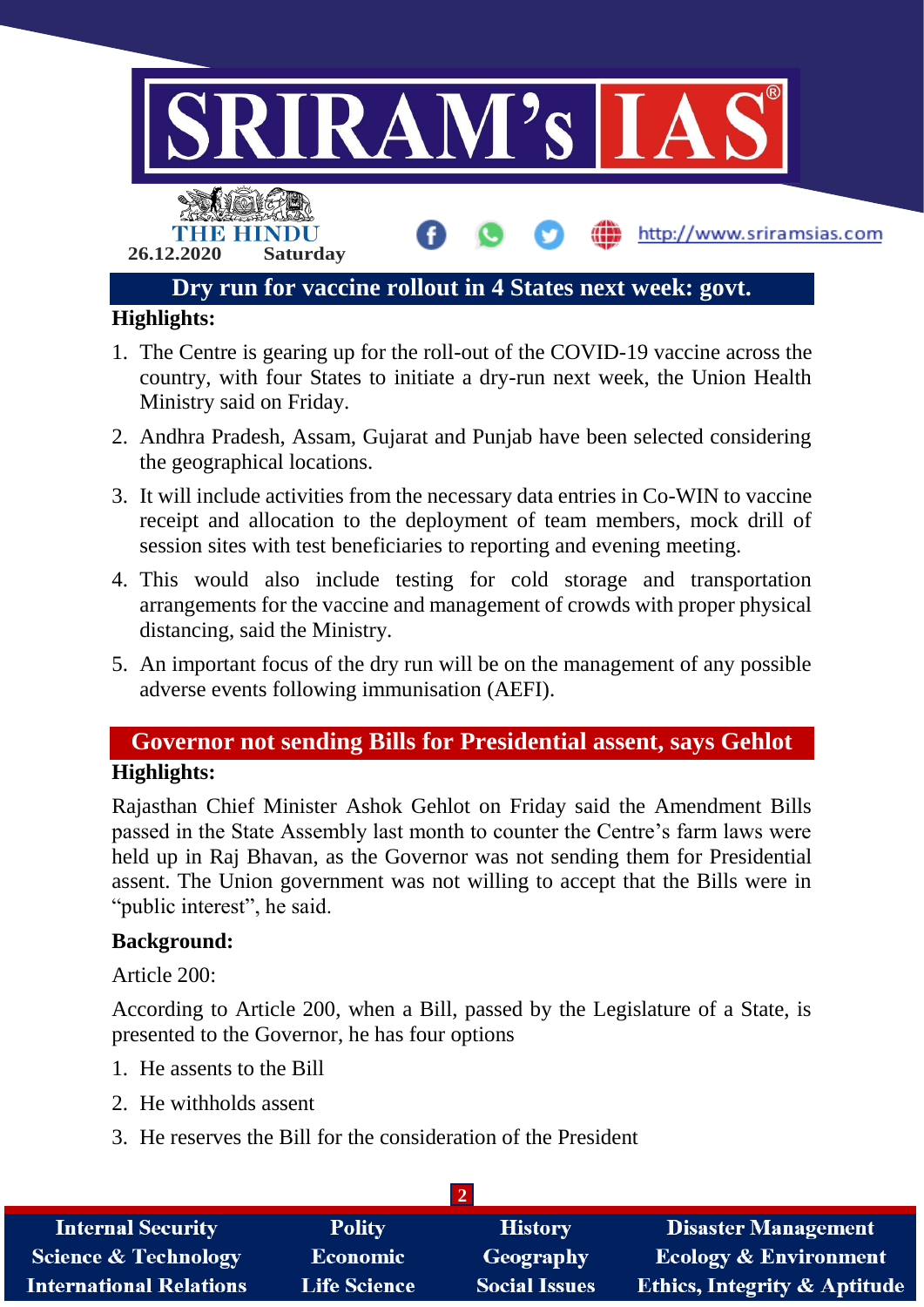

4. He returns the Bill to the Legislature for reconsideration.

In past, there have been clamours to repeal the power of the governor to reserve a bill for the president's consideration. The Rajamannar Committee had made such a recommendation. However, in our view, this power should be usefully retained and its indiscriminate use should be checked by some machinery. Further, in the case of bills that are reserved by the Governor for the consideration by the President, there is no limit on the time that can be taken by the President for him to give his assent for the same. This is subversive to the federal principle and needs measures including fixation of time limits to minimize such delays.

### **Aim of International Sports University is to make India a sports superpower: minister**

#### **Highlights:**

- 1. Stating that the aim of the proposed International Sports University (ISU) in Pune's Balewadi is to prepare a talented young force that would in turn help transform Maharashtra and India into a 'sports superpower'.
- 2. The first-of-its-kind ISU is to be set up at the Shiv Chhatrapati Sports Complex at Mhalunge in Balewadi.
- 3. The ISU will also offer students an opportunity to learn from international experts in the field.

#### **Russia backs increase in oil output by OPEC+ from Feb.**

#### **Highlights:**

- 1. Russia expects to support an increase in oil production by the group, known as  $OPEC +$
- 2. Russia, other leading oil producers and the Organization of the Petroleum Exporting Countries, a group known as OPEC+, agreed to reduce output to support the global oil market as the COVID-19 pandemic has weakened fuel demand.

#### **Learn Thorugh Graphics: What is OPEC+?**

The non-OPEC countries which export crude oil along with the 13 OPECs are termed as OPEC plus countries. OPEC plus countries include Azerbaijan,

| <b>Internal Security</b>        | <b>Polity</b>       | <b>History</b>       | <b>Disaster Management</b>              |  |  |
|---------------------------------|---------------------|----------------------|-----------------------------------------|--|--|
| <b>Science &amp; Technology</b> | Economic            | Geography            | <b>Ecology &amp; Environment</b>        |  |  |
| <b>International Relations</b>  | <b>Life Science</b> | <b>Social Issues</b> | <b>Ethics, Integrity &amp; Aptitude</b> |  |  |